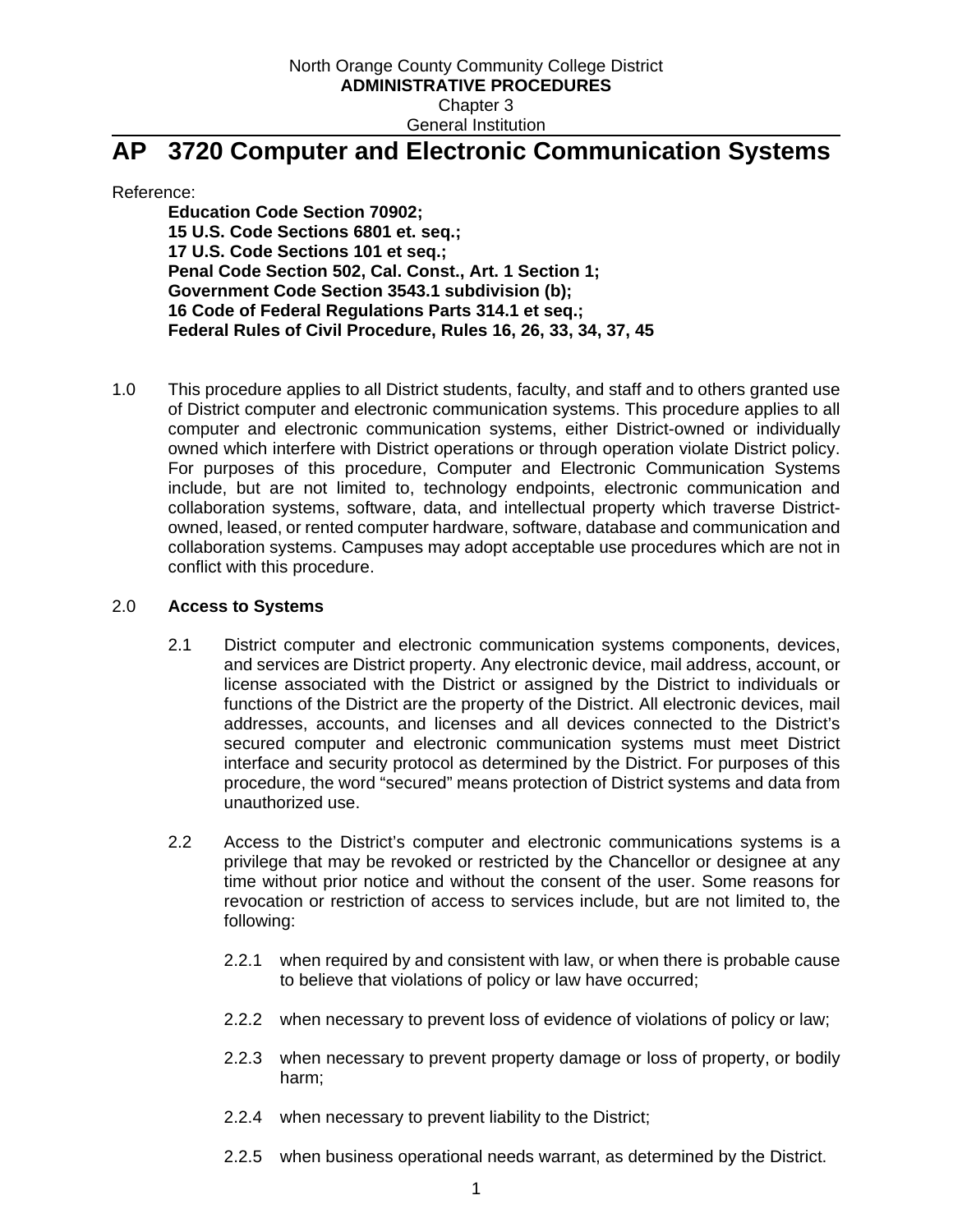- 2.3 Computer and electronic communications systems access privileges will be granted to users only with individually-assigned accounts which must use strong passwords. Passwords may not be transferred, shared, or converted to other individuals without explicit permission from the District.
- 2.4 Voice mail means an audio message transmitted between two or more systems, whether or not the message is converted to digital format after receipt and whether or not the message is heard upon transmission or stored for later retrieval. Voice mail includes telephonic messages that are transmitted through a local, regional, or global network.

#### 3.0 **Privacy Disclosure and Use Disclaimer**

- 3.1 District Electronic Communication Systems and services are District property. Any electronic mail address or account associated with the District, or any sub-unit of the District, assigned by the District to individuals, sub-units, or functions of the District, is the property of the District. Users should be aware that because of the nature of electronic communications and the public character of the District's business, the District's computer and electronic communication systems are not private. Routine maintenance and system administration may result in observation of the contents of files and communications. Access to District computer and electronic communication systems may be logged at the discretion of the District. District computer and electronic systems may be subject to device location tracking. Users should be aware that there is no expectation of privacy or confidentiality in the content of electronic communications or data sent, received, or stored on District systems, and therefore, users should exercise extreme caution in using electronic communications to communicate or store information of a confidential or sensitive nature. Portable devices without encryption such as laptop computers and data storage devices are especially susceptible to theft or loss and should not be used to store any District information.
- 3.2 Electronic communications that utilize district computer and electronic communication systems equipment, including communication records arising from personal use, whether or not created or stored on District equipment, may be presumed to constitute a District record subject to disclosure under the California Public Records Act or other laws, or as a result of litigation. It is possible for information entered on or transmitted via computer and electronic communication systems to be retrieved, even if a user has deleted such information. Users should be aware of the implications of this presumption in any decision to use district computer and electronic communication systems for personal use.
- 3.3 Although the District respects the privacy of users and does not routinely inspect, monitor, or disclose electronic communications, the District reserves the right to inspect, monitor, or disclose electronic communications at any time without prior notice and without the consent of the user. Reasons for inspecting, monitoring or disclosing electronic communications include, but are not limited to, the following:
	- 3.3.1 when required by and consistent with law, or when there is probable cause to believe that violations of District policy or law have occurred;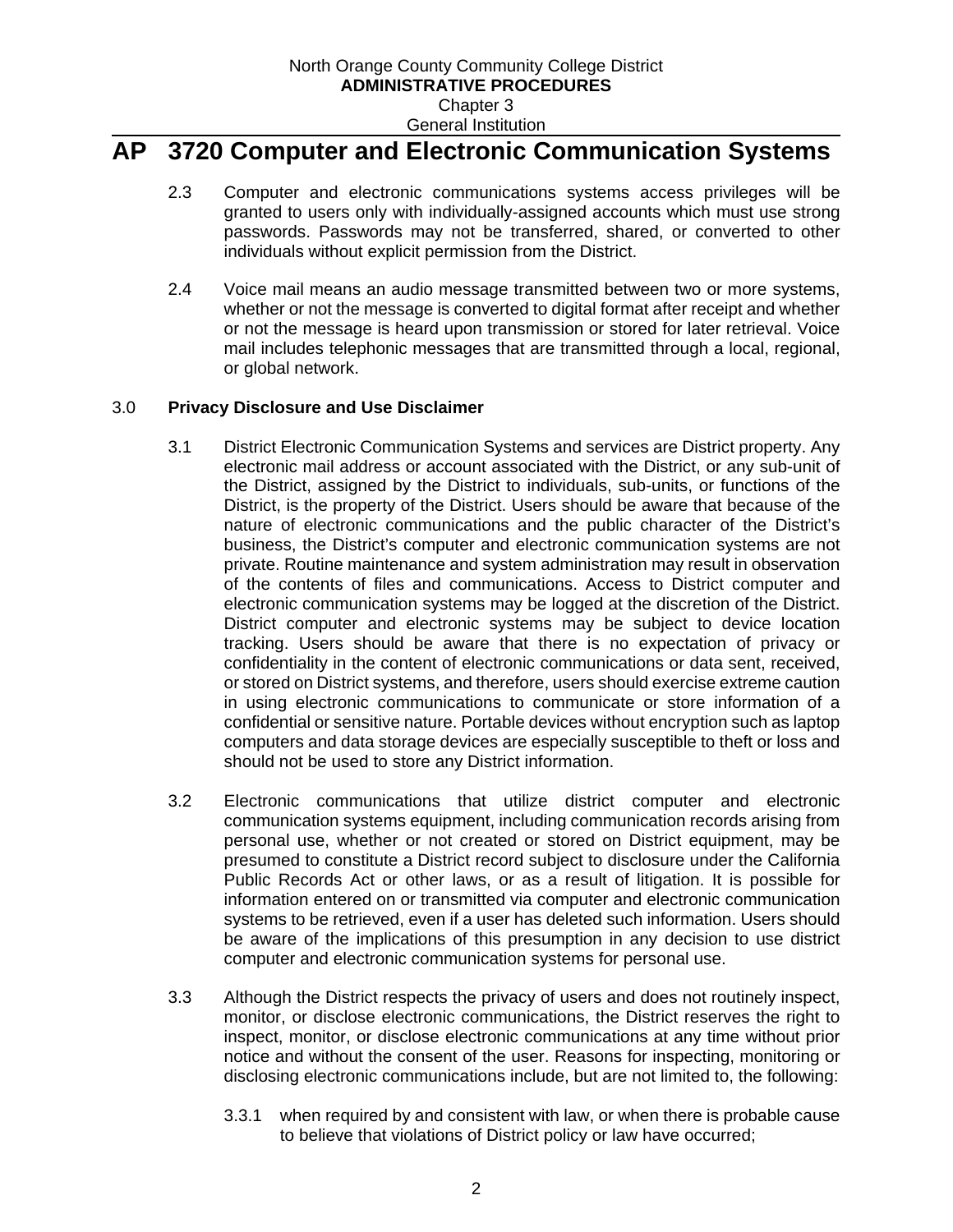- 3.3.2 when necessary to prevent loss of evidence of violations of District policy or law;
- 3.3.3 when necessary to prevent property damage, loss, or bodily harm;
- 3.3.4 when necessary to prevent liability to the District.
- 3.4 Inspection or monitoring, other than for routine maintenance and system administration, must be authorized by the Chancellor, Vice Chancellor, or President. Such inspection or monitoring must be limited to materials related to the investigation, and the confidentiality of the inspection must be maintained to the highest degree possible.
- 3.5 The District cannot protect users from receiving electronic communications they may find offensive, nor can the District guarantee the authenticity of electronic communications received, or that electronic communications received were in fact sent by the purported sender. Users are responsible for materials they access and disseminate on the District's computer and electronic communication systems.
- 3.6 The District assumes no responsibility for the loss of data on individual owned or District-owned Computer and Electronic Communication Systems due to malicious or destructive software, or as a result of flaws in the application, operating system, or network.

#### 4.0 **Acceptable Use**

- 4.1 The District's computer and electronic communication systems are provided to support the educational mission of the colleges, North Orange Continuing Education, and the administrative functions that support this mission, and are to be used primarily for District business-related purposes. Incidental personal use is permitted, provided that such incidental personal use conforms to this procedure and such use does not:
	- 4.1.1 Interfere with the user's employment or ability to perform work assignments or those of another employee;
	- 4.1.2 Directly or indirectly interfere with the District's operation of computer and electronic communication systems;
	- 4.1.3 Burden the District with noticeable incremental cost.
- 4.2 Use of the District's computer and electronic communication systems and services is limited to the District's students, faculty, staff, and other authorized persons. Users of the District's computer and electronic communication systems and services are expected to do so responsibly and in compliance with local, state, and federal laws, as well as the policies and procedures of the District, and with normal standards of professional and personal courtesy and conduct.
	- 4.2.1 Under no circumstance shall any employee access or alter their own personal records, or cause another employee to access or alter their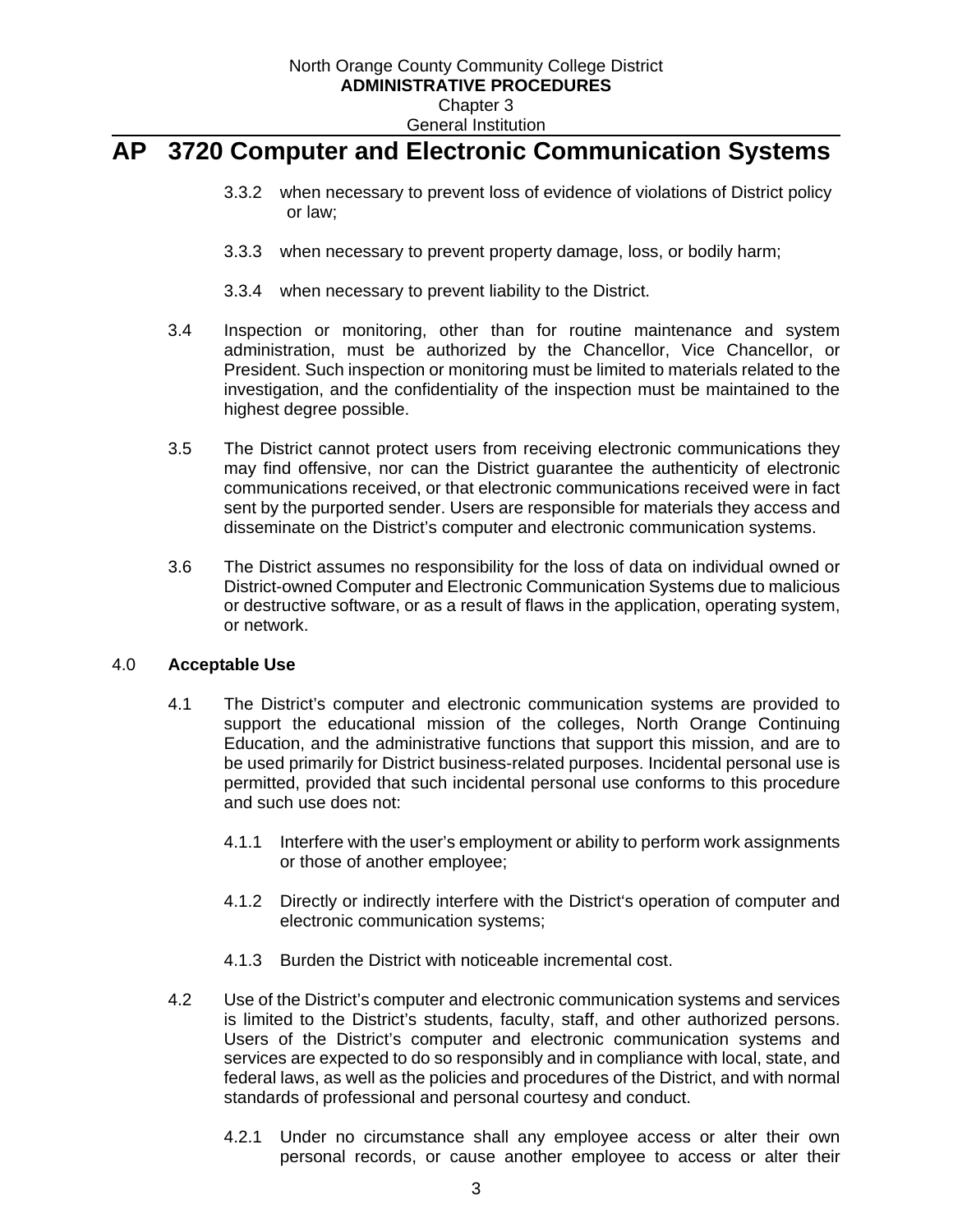personal records. Banner self-service and myGateway functions are permissible.

- 4.3 The use of the District's computer and electronic communications systems for any of the following is prohibited:
	- 4.3.1 Use which violates local, state, or federal law;
	- 4.3.2 Use which violates board policies or administrative procedures;
	- 4.3.3 Use which violates District software licensing agreements, use of software without legal authorization, or unauthorized duplication, transmission, or use of unlicensed copies;
	- 4.3.4 Use for private commercial purposes not under the auspices of the District;
	- 4.3.5 Use for personal financial gain;
	- 4.3.6 Use, other than for purposes for an authorized course of instruction or system administration that interferes with, disrupts, causes excessive strain on, or interferes with others' use of District computer and electronic communications systems including, but not limited to, the following:
		- 4.3.6.1 Knowingly loading malicious programs onto or from any computer systems;
		- 4.3.6.2 Attempting or gaining unauthorized access or alteration to data, files, emails, or passwords (hacking);
		- 4.3.6.3 Unauthorized tampering with computing resources, including connecting or disconnecting computer equipment or otherwise altering the set-up of any computer or network;
	- 4.3.7 Use for unauthorized advertising, campaigning, soliciting or proselytizing for any religious or political cause, outside organization, business, or individual;
	- 4.3.8 Use for sending defamatory, intimidating, threatening, harassing, discriminatory, abusive, or patently offensive material to or about others, or any use that violates the District policy regarding unlawful discrimination;
	- 4.3.9 Use that violates board policy regarding intellectual property;
	- 4.3.10 Use for intentionally sending or accessing pornography or patently obscene material other than for authorized research or instructional purposes;
	- 4.3.11 Use for unlicensed downloading, copying, or distributing of copyrighted works such as movies or music for other than legally authorized uses, or uses authorized by the District;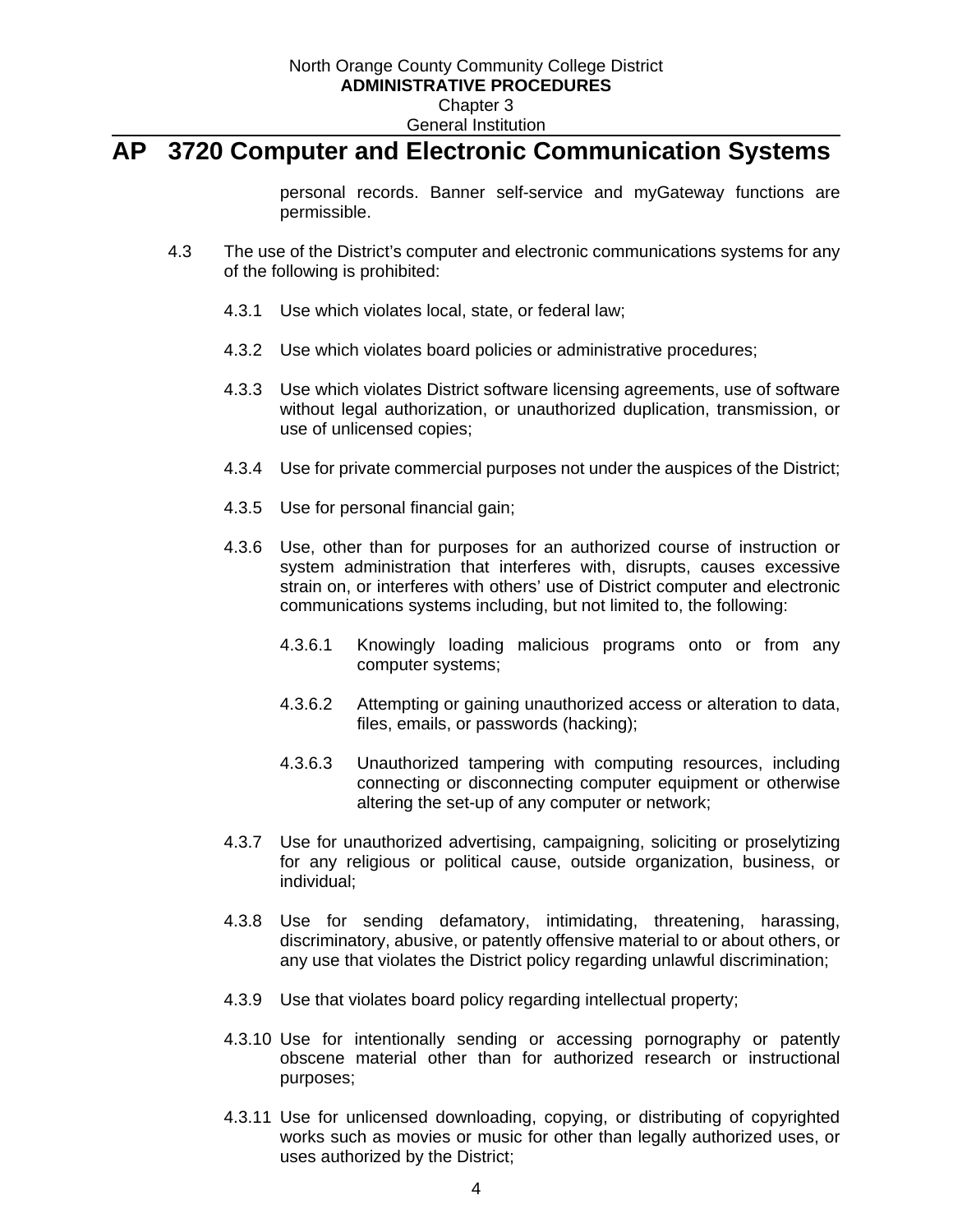- 4.3.12 Use for connection of non-district devices to the District's computer and electronic communications systems that results in a violation of this procedure;
- 4.3.13 Personal use inconsistent with section 4.3 of this procedure;
- 4.3.14 Personal use which processes, stores, or transmits credit card information.
- 4.4 Users of the District's computer and electronic communication systems shall not give the impression that they are representing, giving opinions, or otherwise making statements on behalf of the District or any unit of the District unless authorized to do so. Where appropriate, an explicit disclaimer shall be included.
- 4.5 Users of the District's computer and electronic communication systems shall not employ a false identity or otherwise transmit or attempt to transmit any message which is misleading as to origination.
- 4.6 The District encourages the use of electronic communication systems to conduct all communication with the community, students, faculty, staff, and business partners. Communication sent from the District or any representative acting on behalf of the District will exclusively use District provided systems. Electronic mail, facsimiles, text messages, or other data that originated or traversed District systems should not be forwarded to personal accounts while conducting District business.
- 5.0 **District Access and Disclosure**:Violations of District policies and procedures governing the use of District computer and electronic communication systems may result in the restriction of access to District computer and electronic communication systems and appropriate disciplinary action, up to and including dismissal.
	- 5.1 Users should have no expectation of privacy or confidentiality in the content of electronic communications or other data sent, received, or stored on District computer systems.
	- 5.2 Although the District does not routinely inspect, monitor, or disclose electronic communications, the District reserves the right to inspect, monitor, or disclose electronic communications without prior notice and without consent. Reasons for inspecting, monitoring, or disclosing electronic communications include, but are not limited to, the following: when required by and consistent with law; when there is significant reason to believe that violations of policy or law have occurred; when failure to act may result in significant bodily harm, when significant property loss or damage would result, when loss of significant evidence of one or more violations of law or of District policies would result, when significant liability to the District or to members of the District community would result; or significant liability to business purposes, such as inspection of the contents of electronic messages in the course of an investigation triggered by indications of misconduct. Such inspections must be authorized by the Chancellor, Vice Chancellor, or President. The inspection must be limited to materials related to the investigation and the confidentiality of the inspection must be maintained to the highest degree possible.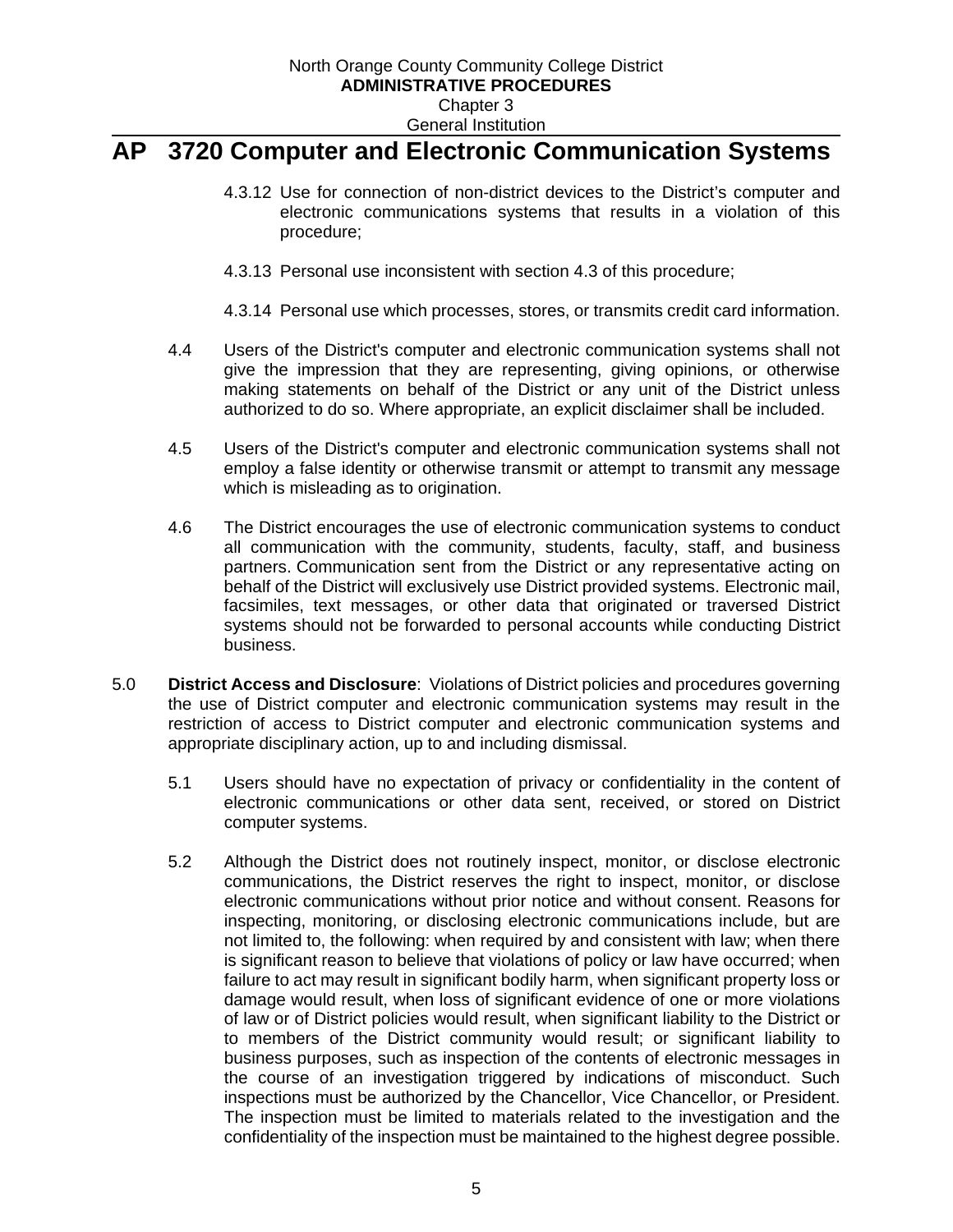- 6.0 **Information Security Compliance**: In accordance with the Gramm-Leach-Bliley Act for entities that participate in Title IV Educational Assistance Programs, the District will develop, implement, and maintain a comprehensive information security program containing administrative, technical, and physical safeguards.
	- 6.1 The Vice Chancellor of Educational Services and Technology in collaboration with the District Director, IT Infrastructure & Operations and District Director, Enterprise IT Applications Support & Development are responsible for coordinating the District information security program.
	- 6.2 The District shall conduct an information security risk assessment to identify internal and external risks to the security, confidentiality, and integrity of student or District information. Risks will be assessed in each of the following areas on an annual basis:
		- 6.2.1 Employee training and management;
		- 6.2.2 Information systems, including network and software design, as well as information processing, storage, transmission and disposal;
		- 6.2.3 Detecting, preventing and responding to attacks, intrusions, or other systems failures
	- 6.3 Based on the results of the information security risk assessment, the District shall implement appropriate information safeguards to control the risks identified and regularly monitor the effectiveness of the safeguard's controls, systems, and procedures.
	- 6.4 The District will take reasonable steps to select and retain service providers that are capable of maintaining appropriate safeguards for the District information at issue; and require service providers by contract to implement and maintain such safeguards.
	- 6.5 The District will evaluate and adjust the information security program in light of the results of the testing and monitoring required; any material changes to the District's operations or business arrangements; or any other circumstances that may have a material impact on the information security program.
- 7.0 **Computer and Electronic System Agreement**: As a condition of providing access to the District's computer and electronic communications systems, users shall sign an agreement, in a form prescribed by the Chancellor, acknowledging that the user has read and understands the provisions of this procedure and agrees to comply with the terms stated herein.

See Board Policy 3720, Computer and Electronic Communication Systems and Administrative Procedure 6365, Accessibility of Information Technology.

**Date of Adoption**: March 23, 2004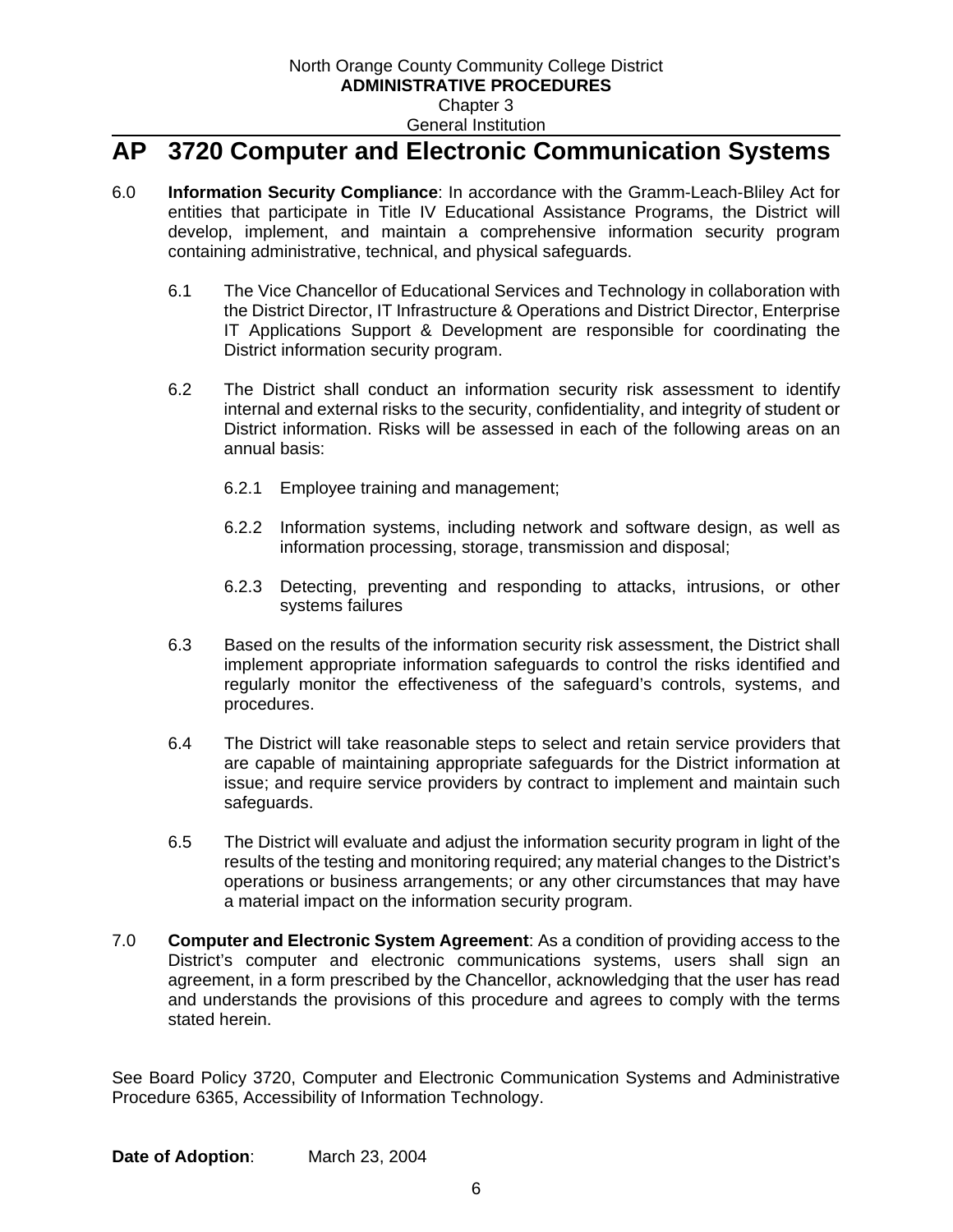**Date of Last Revision**: January 25, 2021 District Consultation Council April 27, 2020 District Consultation Council September 25, 2017 District Consultation Council September 26, 2016 District Consultation Council November 23, 2015 District Consultation Council April 28, 2008 Chancellor's Cabinet